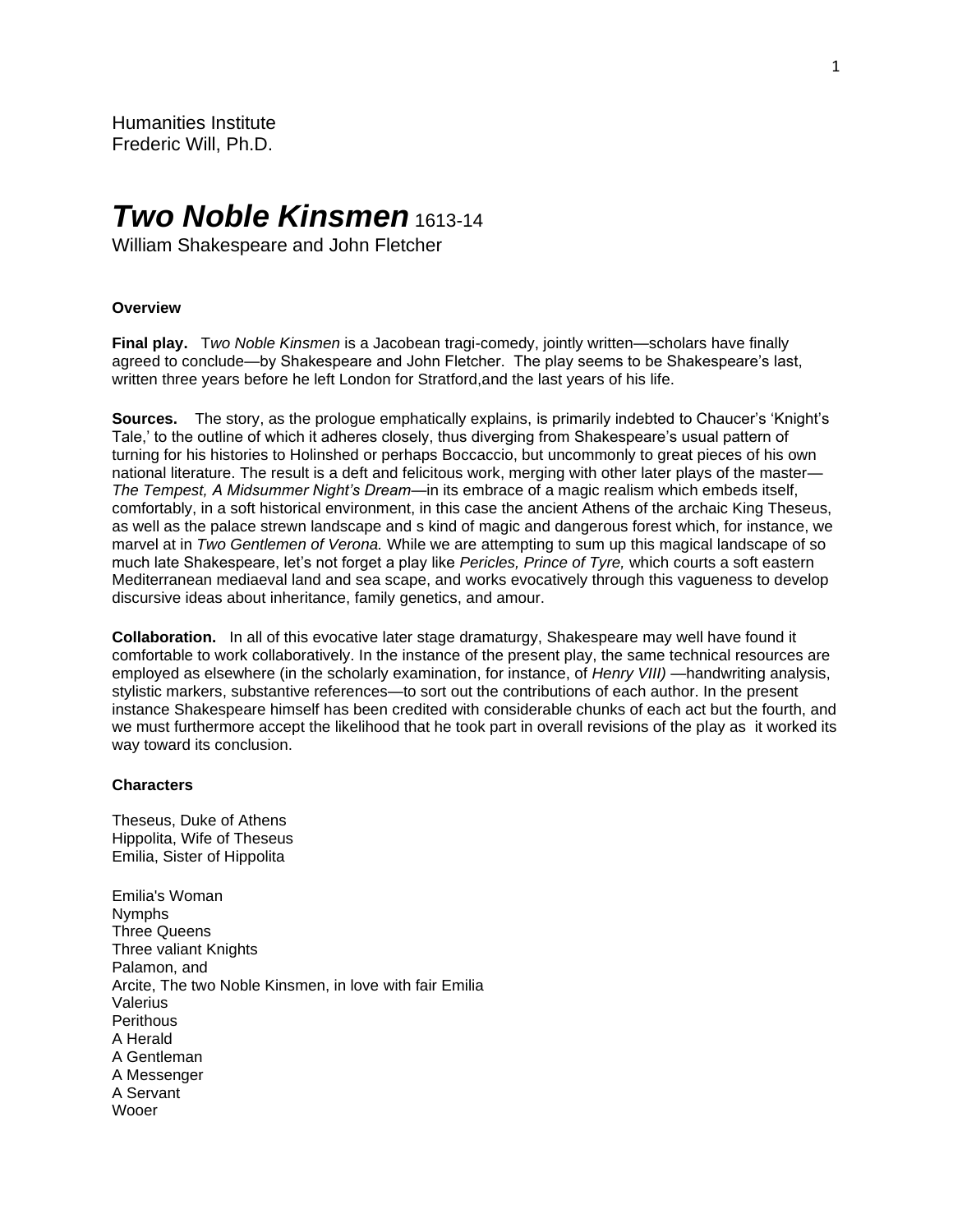Keeper Jailer His Daughter, in love with Palamon His brother A Doctor Countrymen Friends of the Jailer 3 Knights Nel, and other Wenches A Taborer Gerrold, A Schoolmaster

## **Story**

**Audience.** Shakespeare's audience will have included few learned classicists, though doubtless some were in attendance, and we will be easily convinced of the ample training that Shakespeare himself received in his Stratford grammar school. We incline to see the audience of such dramas as, say, among the learned and upper middle class; among such attendees it would have been easy to accept such mixtures as the pre-classical archaic ruler, Theseus, and the jousting of knights on horseback, in the oddly joyful conclusion of the play. The prologue, with its admiring references to Geoffrey Chaucer's work, two hundred years earlier, with its classical nymphs, and with its three stately queens ,seems to be snipped from some pastiche of high culture, tweaked in a Renaissance sauce.

**Theseus.** The master figure of the play is the pre classical autochthonous Athenian ruler, Theseus, whose opposition to Creon in *Antigone* will have been the first portal into this figure, for most educated Elizabethans. (For the highbrow in the Renaissance audience, Theseus himself will also have been familiar from, say, Euripides' *Hippolytus.* We are today, though we forget it, in an age when the classics are little familiar on the streets, while in the Elizabethan period—with plenty of rustic and hillbilly banter in town—there was a not inconsiderable population of erudite and widely read intellectuals). Theseus is eager to prove his power over Creon, and it is into the conflict, between those two power figures, that we enter the frame of this play, which is soon to divert from the chatter of life at Theseus' court, and between his wife and her sister, in the direction of the two great heroes of the Thebans, Arcite and Palamon, who increasingly come to the foreground of the play; though appalled by the cruelty of Creon, they fight for him, are defeated as is his whole army, and end up in Athenian prison, condemned by Theseus to life behind bars.

**Prisoners.** The two noble kinsmen, Arcite and Palamon, find themselves locked up in prison, for all they know facing life sentences, and for a while, as it happens, playing mind games with one another about their backgrounds, during which they were intimate childhood friends, almost identical to one another. (Almost, or is it more than almost, lovers, like the two gentleman of Verona?) One day, however, their idyll is broken by their chance discovery, through the bars, of a beautiful feminine form—that of Princess Emilia, sister of Theseus' wife, Hippolyta—with whom both guys at once fall in love, in a new fantasy shift, which takes us to the brink of the third part of the narrative.

**Narrative.** From the narrator's viewpoint, at this stage, the challenge is to get Palamon and Arcite out of jail and onto a life playing field where future action can complete the drama. The first step in resolution occurs when Arcite is released by the aid of a bail-paying relative; the ex con is banished from the kingdom, but through some happy luck, for himself, he finds himself into a community of wrestlers, disguises himself as a wrestler, and back in the Athenian kingdom manages to wangle himself a job as Emilia's bodyguard. (One thinks, no?, of the important role of wrestling in *As You Like It,* where proficiency in the sport is a gateway to social success.)

**Escapes.** Meanwhile another lady, the pretty young daughter of the jailer, in the prison where the two men have been held, falls for Palamon, who is still incarcerated; she helps him to escape. He disappears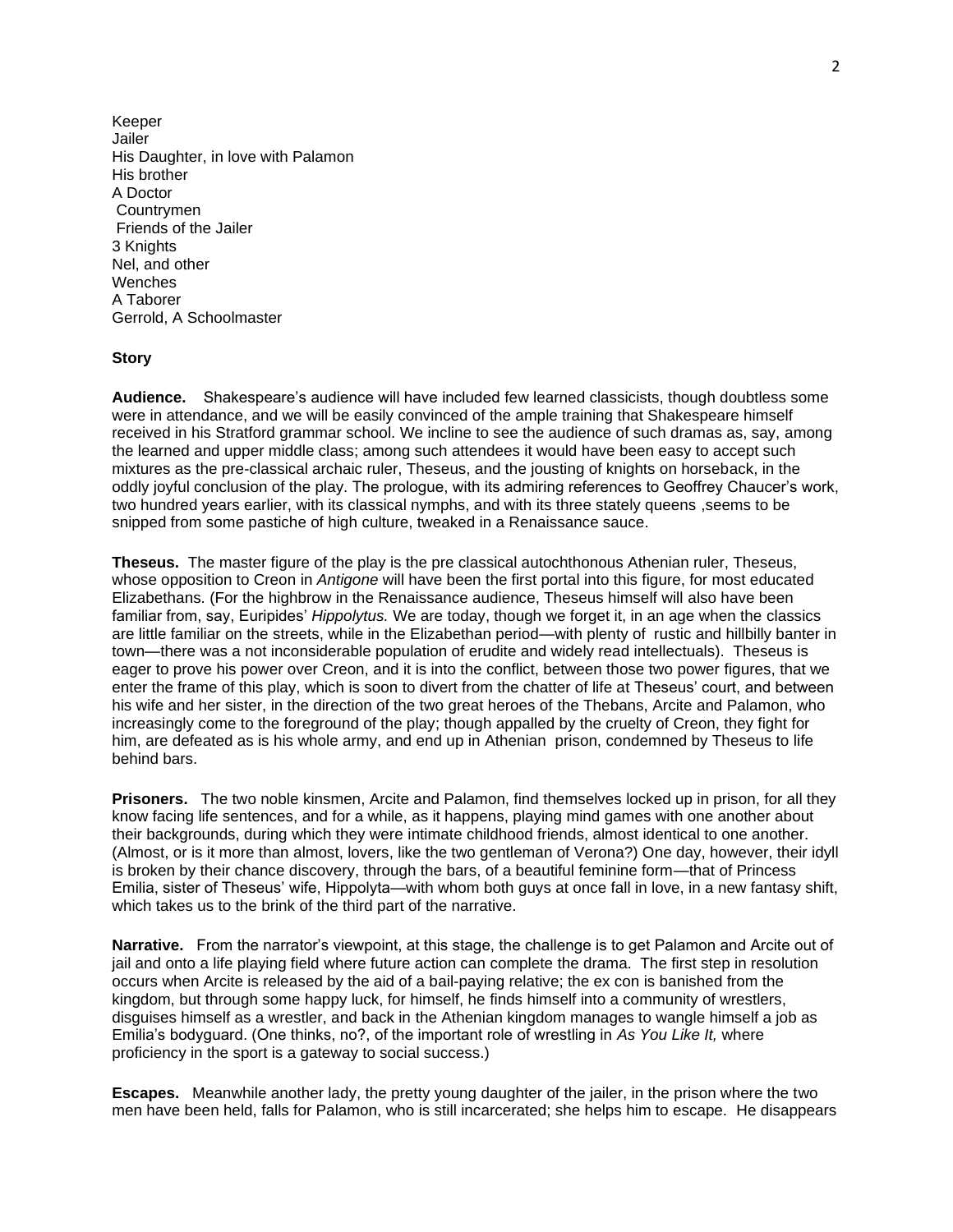into the forest, where he can hide, but soon runs out of food and clothing, and has a slender hold on life. At that point, fortunately, he runs into Arcite, who is traveling the same forest, but unfortunately the two men fall back quickly into an old habit. of mutual jealousy. They see that their rival attractions to Emilia are going end in a fight, and, like gentlemen (two noble kinsmen) they decide they need to build Palamon up, until he is as strong as his friend; they then hold a tournament between them for the hand of Emilia.

**Resolution.** A resolution is in the offing, with only one major string left unattached, the jailer's daughter, who has slowly gone mad in the forest, looking for her beloved Palamon, who shuns her, and eventually joins up with a hippy troupe of Morris dancers. In the end she is recovered by her father, whose loyalty brings her back to life. No such simplified solutions await the fate of the two noble kinsmen. Once again we are in the forest—one wants to say the 'magic forest,' in which people are transformed and fates reshaped. Theseus and Hippolyta are out hunting, when they come upon Palamon and Arcite, who are prepared for their life and death contest over Emilia. Theseus, in his usual tough manner, orders the two escaped convicts arrested, then killed, but Emilia, who is after all the goal of the young men's attention, will have none of it. She demands a properly staged contest, which, to one one's surprise, turns out exactly as she wants it.

**Finale.** Prior to the battle, three prayers are offered up. Arcite prays to Mars that he will win the battle. Palamon prays to Venus that he will marry Emilia. Emilia prays to Diana that she will be wed to the man who loves her most. All prayers are answered. Arcite wins two jousts, but then falls off his horse and dies. Palamon prays to Venus, that he may marry Emilia. Emilia prays to Diana that she will be wed to the man who loves her most.

#### **Themes**

**Friendship** Both Hippolita and Emilia, and Arcite and Palamon awaken long and happy memories of their childhoods. In particular the two men, who have ample time in prison to reflect on their common past, rejoice in thinking of times when, in play or sport or pure amity, they became as two children, almost one person. Their fond and also pugnacious relationship reminds the reader of the protagonists in *The Two Gentlemen of Verona*.

**Desire** • Romance or desire at first sight is a major driver in this play. At a mere glance the jailer's daughter falls in love with the guys in her father's prison, and with a single glance Palamon and Arcite are absorbed by the beauty of Emilia as seen from their prison window.

**Loyalty** A small but touching panel, of this play, concerns the jailer's devotion to his daughter, whose love for Palamon drives her mad—he is only interested in Emilia. With the help of her father's loyal love and healing, the jailoer's daughter recovers her sanity and well being.

**Marriage** The ultimate goal of this play's action is a good marriage. Theseus and Hippolita model such a marriage, and at the end Emilia and Palamon give promise of such a happiness. So strong is the evidence in their favor, in deed, that we barely notice the passing away of Arcite.

War Overarching the entire play is the war between Athens and Thebes. We see little of this struggle, and only hear a little, that Thebes has been defeated. This militant background, of the actions of love and romance, provides a tense counterpoint, and assures us of the high stakes of the battle for Emilia's love.

#### **Theseus**

**Character.** Theseus is the main character. He is the ruler of the Athenian city state, which defeats Thebes, and takes prisoner the Thebans' most illustrious warriors. His response to these prisoners is that they should be jailed for life, as expressions of the evil politics of Creon, Theseus' opinion of whom Palamon and Arcite also share. Theseus, whom we see hunting with Hippolita in the woods, just before coming on the escaped convicts, is once again on that occasion belligerent and bluff, and wants the men